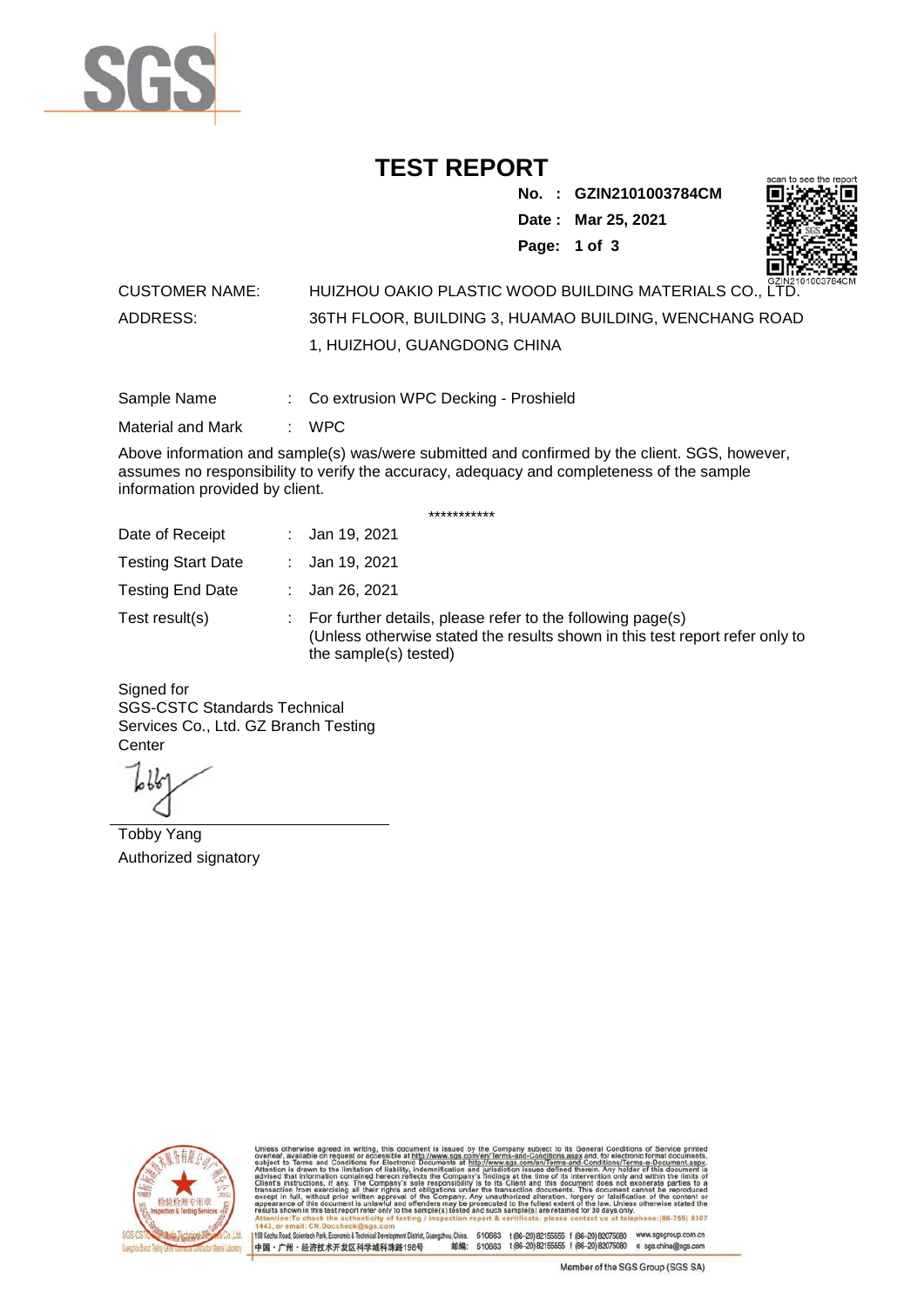

## **TEST REPORT**

**No. : GZIN2101003784CM Date : Mar 25, 2021 Page: 2 of 3** 

Summary of Results:

| No. | Test Item.            | Test Method    | Result                |         | Conclusion |
|-----|-----------------------|----------------|-----------------------|---------|------------|
|     | Modulus of elasticity | EN 15534-      | Bending strength      | 36MPa   |            |
|     | in bending and        | 1:2014+A1:2017 |                       |         | Pass       |
|     | bending strength      | Annex A        | Modulus of elasticity | 3730MPa |            |

Note: Pass : Meet the requirements;

Fail : Does not meet the requirements;

/ : Not Apply to the judgment.

Original Sample Photo:





Conditions/Terms-e-Docu<br>rein. Any holder of this o 8307 mentDistrict,Guangzhou,China. 510663 t(86-20)82155555 f (86-20)82075080 www.sgsgroup.com.cn<br>踏198号 邮编: 510663 t(86-20)82155555 f (86-20)82075080 e sgs.china@sgs.com 198 Kezhu Road, Scientech Park, Economic & Technical Develop 中国·广州·经济技术开发区科学城科珠路198号